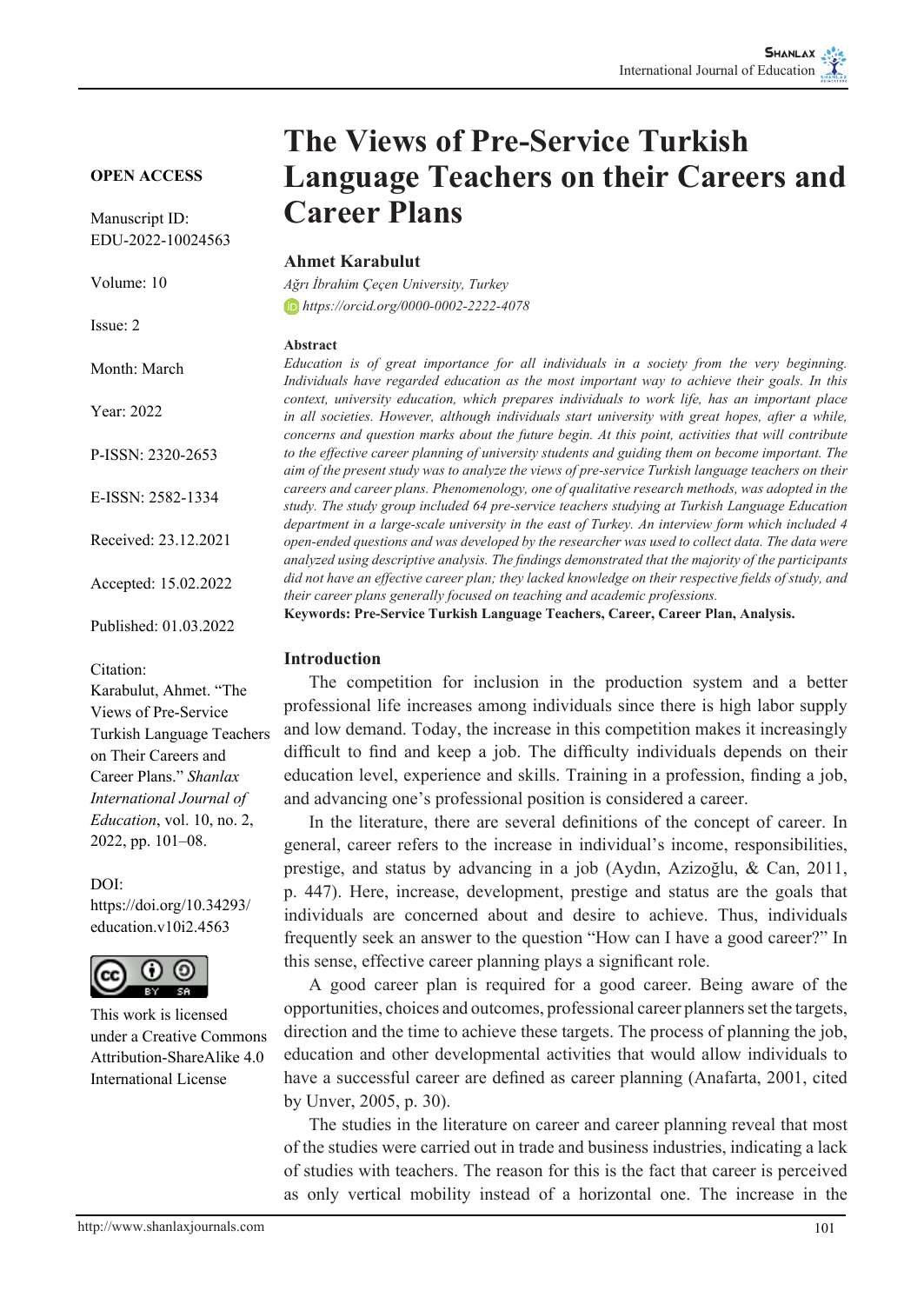

number of studies on teacher careers after the Regulation on Promotion in Teaching Career Levels issued by the Ministry of National Education in 2005 (in this regulation, the teaching profession was divided into pre-service teacher-teacherspecialist teacher-head teacher categories) proofs the above-mentioned argument (Gündoğdu and Kızıltaş, 2008; Gündüz, 2013; Şirin, Erdoğdu and Olcay, 2010). However, career entails both vertical mobility in a vocation and acquisition of various skills or improvement of existing skills in the same job. Career includes the activities that an individual conducts in life (Akat, Budak and Budak, 1999: p. 448) The contemporary career planning focuses on a better income and a higher position rather than a better job, and on ensuring qualified, experienced, efficient, and successful employees in any position.

Several on the achievements of teachers in the education system covers such issues as their qualifications, their attitudes towards the profession, and the effectiveness of education faculties in teacher training. The low performance of pre-service teachers in content knowledge exams has been frequently questioned. It should be acknowledged that a good career planning and promotion would improve the competency and productivity of teachers. Thus, career planning is inevitable for pre-service teachers. Although almost 644,000 pre-service teachers applied for the 2020 KPSS Teaching Content Knowledge Test (a national test to appoint teachers in Turkey), only 35,000 of them were appointed as teachers in 2021. Every year, about 40,000 pre-service teachers graduate from education faculties and take the exam. The current backlog in the Turkish education system is 18,000 teachers. Furthermore, after the high number of appointments in recent years, the teacher occupancy reached 93% in schools (MEB, 2021) and the total teacher need in Turkey was announced as 140,000 by the Ministry of National Education. Employment in private institutions, which is another alternative for pre-service teachers, has several prerequisites such as experience and career pursuit. Thus, preservice teachers should have a good career plan and knowledge on other job opportunities which should be taken into account in their career plans. In this context, the present study aimed to analyze the views

of pre-service Turkish language teachers on career and their career plans. Thus, the following research problems were addressed:

- Do the pre-service Turkish language teachers have an existing career plan?
- Do the pre-service Turkish language teachers have a future career plan?
- Do the pre-service Turkish language teachers have a post-graduation alternative career plan?
- What are the potential vocational orientations of the pre-service Turkish language teachers?

# **Method**

## **Research Design**

Since the present study aimed to determine the views of pre-service Turkish language teachers on their careers and career plans, the phenomenology method, a qualitative research design, was used. Phenomenology is employed to reveal the reality behind the visible by focusing on a known phenomenon that we do not have in-depth knowledge about (Yıldırım&Şimşek, 2013). One of the most distinctive features of phenomenological research is to focus on their thoughts and perceptions to reveal the reality behind individuals' behavior (Fraenkel, Wallen, & Hyun, 2012).

#### **The Study Group**

The study group included 64 3rd and 4th grade pre-service students at the Department of Turkish Language Education in university located in the east of Turkey in the 2019-2020 academic year fall semester. Only 3rd and 4th grade students were included in the study since these students were closer to graduation, and therefore to professional life.

#### **Data Collection and Analysis**

The data were collected through an interview form developed by the researcher. Initially, a preliminary interview form including 10 items was developed after a literature review. Then, these items were reviewed by field experts. Based on expert opinion, the final version of the interview form which included 4 items was developed. The participants were asked to answer 4 open-ended questions.

Descriptive analysis was used to analyze the data. The views of the participants were transferred to an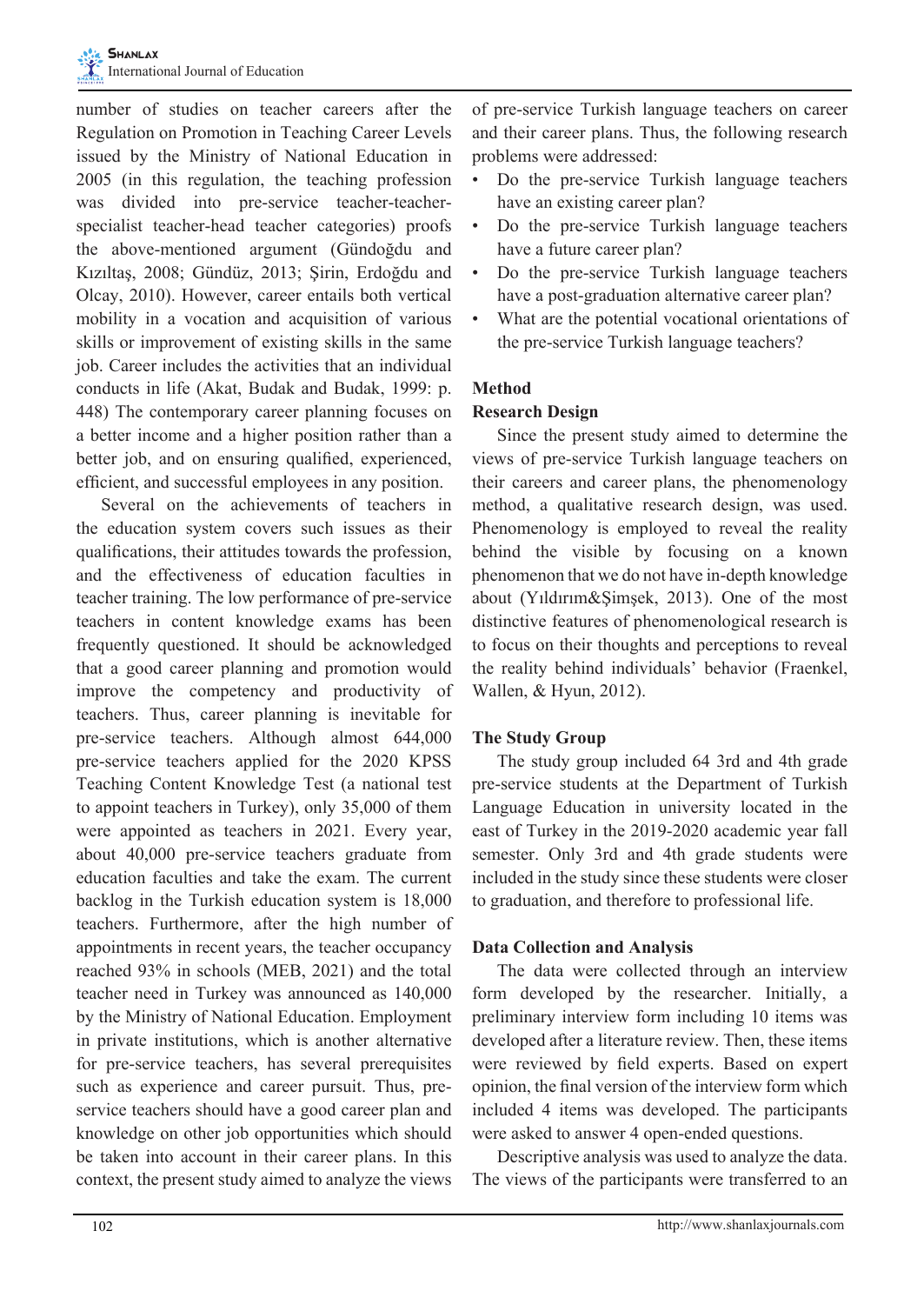electronic format to perform descriptive analysis. The descriptive analysis included the following three stages (Jankowicz, 2004; Sezer, 2016). In the first stage, the views of the participants were coded. In the second stage, these codes were analyzed, and related codes were grouped to determine the categories. In the third stage, the main themes were determined by grouping the categories.

# **Consistency, Confirmability, Credibility and Transferability of the Study**

To ensure consistency, the correlations between the themes and the predetermined theoretical structure were analyzed, and it was determined that these structures revealed a meaningful and consistent whole. After the interviews were completed, the views reflected in the forms were confirmed by re-interviewing the participants about the views included in the forms, and inconsistent statements were clarified. The study findings were presented to three randomly selected pre-service teacher participants to confirm the themes determined in the study (Miles & Huberman, 1994; Yıldırım & Şimşek, 2013).

To ensure the confirmability of the study, the scientific method, sampling technique, data collection tools and data analysis processes are presented in detail. The conceptual framework of the study was comprehensive to explain the findings better (LeCompte & Goetz, 1982).

To ensure the credibility of the study, the participant views were included as is and without any comments. After the themes were determined and classified, the classification was confirmed by other faculty members, an educational scientist and Turkish language education specialist (Miles & Huberman, 1994).

To ensure the transferability of the study, the roles of the authors during data collection and analysis are reflected clearly. The participant demographics and the reasons for their inclusion in the study are presented clearly. Furthermore, the interviews, the employment of the data collection tool, and data analysis are presented in detail (LeCompte & Goetz, 1982).

# **Findings**

In this section, the views of the participants on their careers and career plans are presented.

# **The Current Career Plans**

Concrete decisions about future are important in career studies. After the goals are set, the required steps to achieve these goals are planned. Thus, the participants were asked whether their ideas about their career was clear, and if so, when it became clear. The responses are presented in Table 1.

| My career plan          |                         | f  | $\frac{0}{0}$ |
|-------------------------|-------------------------|----|---------------|
| is not clear            |                         | 6  | 9.4           |
| was clear when<br>I was | At middle school        | 3  | 4.6           |
|                         | At high school          | 6  | 9.4           |
|                         | 1st Grade               | 22 | 34.3          |
|                         | 2nd Grade               | 13 | 20.4          |
|                         | 3rd Grade               | 13 | 20.4          |
|                         | 4th Grade at university |    | 1.5           |
|                         | Total                   | 64 | 100           |

**Table 1: The Participants' Views on the Period When their Ideas about their Careers became Clear**

As seen in Table 1, most students (50) made a concrete decision about their careers before the university or in their first two years in the university. It was found that 6 participants did not have a career plan yet. The interviews revealed that the participants without a clear careen plan did not want to practice the teaching profession. For example, a participant stated the following:

*"I did not chose the faculty. When I started, I thought I could love it, but in the second year I realized that I could not live a life devotedly and willingly in this profession. That is why I want to graduate and move on to another field that I want." [Participant 32]*

# **Future Career Plans**

The participants' responses to the question that investigated whether they had any ideas about promotions or improvements in their future jobs are presented in Table 2.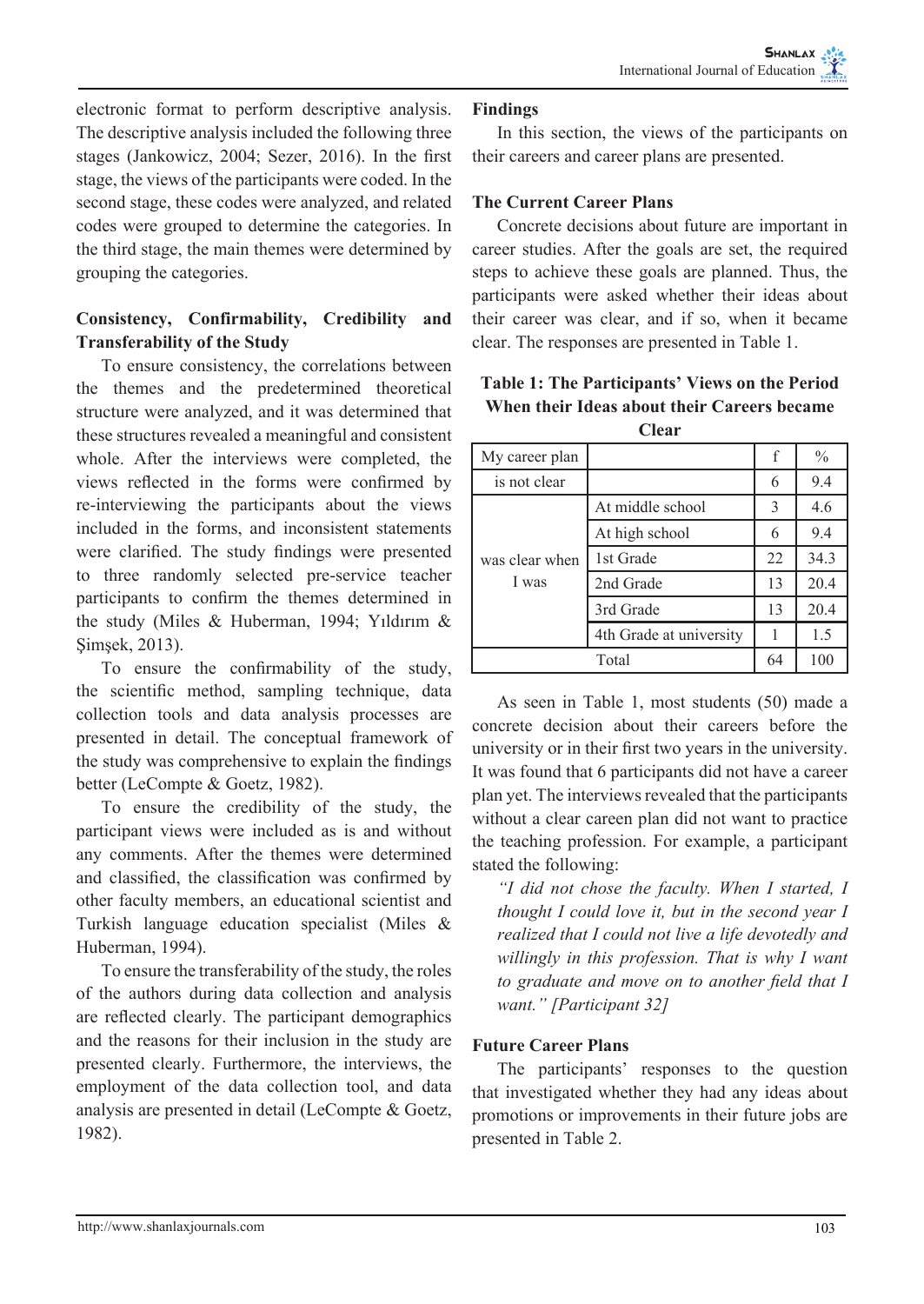|                                |    | $\frac{0}{0}$ |
|--------------------------------|----|---------------|
| Faculty member                 | 16 | 25            |
| Graduate education             | 16 | 25            |
| I have no plans for the future | 32 | 50            |
| Total                          |    |               |

**Table 2: The Participants' Views on Future Career Plans**

As seen in Table 2, 50% of the participants stated that they did not want to continue their education. The interviews showed that they considered undergraduate education as sufficient and they wanted to achieve financial freedom in professional life as soon as possible. It was observed that students who were willing to obtain a graduate degree associated this degree with a career as an academician. Some excerpts of the participants' responses are as follows:

*"I do not plan a master's degree. Because teaching in a public school is more attractive. I do not intend to do anything other than teaching." (Participant 9)*

*"I do not plan a master's degree. Because I never wanted spend my life in a university. I mostly want to teach young children and do something for them." (Participant 10)*

*"I do not plan a master's degree. Because I want to work at a normal school. I love taking care of children. I do not like the hierarchy at the university." (Participant 23)*

*"I do not plan postgraduate education. Because I do not need a master's degree because I will be teaching." (Participant 45)*

25% of the participants stated that they were willing to obtain a graduate education. However, it was found that they planned to have a graduate degree to improve their qualifications and become a better teacher instead of becoming a faculty member. Some excerpts of the participants' responses are as follows:

*"I think about a master's degree. Because I love to learn. I believe that I will learn something in master's, and I can improve myself a little further than my undergraduate level." (Participant 11) "It is not my first goal, but I will think about a master's degree after myappointment. Because I could have the opportunity to improve myself more in my field." (Participant 39)*

Finally, it was found that 25% of the participants planned a graduate education in order to be a faculty member. Some excerpts of the participants' responses are as follows:

*"I think that working at the university would contribute to my development and I could become an expert in my field." (Participant 20)*

*"Yes, I want to continue university education and become more competent in my field and contribute to my department." (Participant 56)*

## **Post-Graduation and Alternative Career Plans**

The students were asked to state job they plan to do after graduation and their alternative plans if they could not get the job they want. The responses are presented in Table 3 and Table 4.

**Table 3: Post-Graduation Career Plans**

|                                                       |    | %   |
|-------------------------------------------------------|----|-----|
| Staff teacher                                         | 50 | 78  |
| Research assistant                                    | 9  | 15  |
| I do not plan to teach. (Police, Self<br>-Employment) | 4  | 7.5 |
| Language Center                                       |    | 15  |
| Total                                                 | 64 | 100 |

As seen in Table 3, most of the participants wanted to work at the Ministry of National Education as a permanent teacher. The findings revealed difference between the ideas of the participants in alternative career plans.

**Table 4: Alternative Post-Graduation Career Plans**

|                                                                                                       |    | $\frac{0}{0}$ |
|-------------------------------------------------------------------------------------------------------|----|---------------|
| No alternative career plan (Students<br>who stated that they will take the<br>exam until appointment) | 14 | 22            |
| Private instruction                                                                                   | 13 | 20            |
| Other professions (Police,<br>construction, restaurant and cafe<br>management)                        | 13 | 20            |
| Permanent teacher                                                                                     | 10 | 15.5          |
| Master's degree                                                                                       | 4  | 6             |
| Employment in private schools                                                                         | 3  | 5             |
| Employment in language centers                                                                        | 3  |               |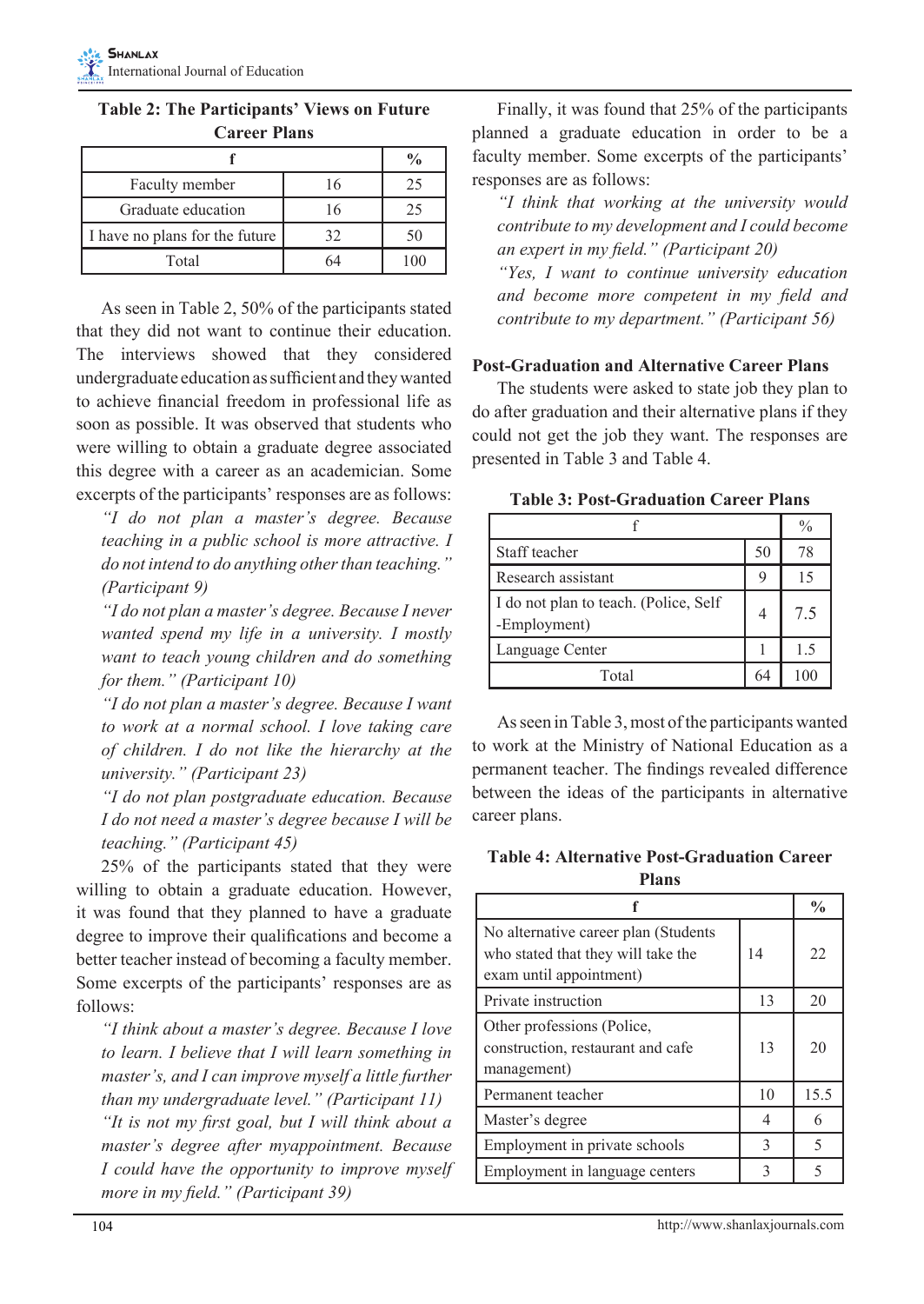| Attending another major in a second<br>university |    |     |
|---------------------------------------------------|----|-----|
| Employment in prep schools                        |    | 1.5 |
| Total                                             | 64 | 100 |

As seen in Table 3 and Table 4, the responses were similar. The fact that 78% of the participants planned to work as a permanent teacher and 22% of the participants did not have an alternative career plan demonstrated that most of them only planned to work as staff teachers. Furthermore, it was notable that most of the participants (75%) planned to teach even as an alternative career plan.

*"I would prepare for the exam again and again." (Participant 1)*

*"I would try to study for the KPSS and try to be appointed somehow." (Participant 10)*

*"I would try to become a full-time teacher at the Ministry of National Education and prepare again." (Participant 27)*

The inability of the individuals to have a undergraduate degree and to have a training in a profession to go into the labor force is a financial loss for the individuals and the country. It could be anticipated that the individuals, who are uncertain about their future careers, may not start their lives until they achieve their goals, would be financially dependent on their parents and tire out psychologically since they would constantly experience exam stress.

Table 4 showed that 14 (24%) participants stated that they would prefer other jobs instead of teaching. These participants stated in the interviews that they wanted to be police, construction worker, restaurant or cafe manager. The analysis of the responses revealed that these professions were practiced by family members of the participants. Since they had adequate knowledge about these professions through their relatives, they preferred these occupations. Some excerpts of the participants' responses are as follows:

*"I would work with my family in the family business, in the construction industry." (Participant 33)*

*"Since my uncle is a red beret, I learned I know from him. I plan to be a red beret." (Participant 59)*

This finding showed that knowledge on certain professions affected the preferences of the participants.

# **Potential Occupations**

The responses to the question "List the jobs that you can do" are presented in Table 5.

|                                                              |    | $\frac{0}{0}$ |
|--------------------------------------------------------------|----|---------------|
| Turkish as a foreign language teacher at<br>language centers | 29 | 45            |
| Anchorperson, editor, journalist                             | 10 | 15.5          |
| None other than teaching                                     | 9  | 14            |
| Librarian                                                    |    | 11            |
| Consulate worker (translator)                                | 5  | 8             |
| Public servant at MNE                                        | 3  | 5             |
| Inspector                                                    |    | 1.5           |
| Total                                                        | 64 | 100           |

**Table 5: Potential Professions of the Participants**

It was found that most of the participants listed working at a language center where Turkish is taught as a foreign language such as Yunus Emre Institute, DILMER, and TOMER. However, as seen in Table 3 and Table 4, only 5 students stated that they could work in such a center. 15% of the participants stated that they could work as an anchorperson, reporter or editor in various broadcasting organizations, especially TRT (public broadcaster). However, none of the students included these professions in their main and alternative job preferences. The analysis of the responses demonstrated that the students learned about these professions in courses in the faculty. The students stated that this information was provided by the lecturers in courses on teaching Turkish as a foreign language and speech education.

*"Our teachers kept us informed. We talked about careers in speech education, for example, in each topic." (Participant 36)*

The interview findings demonstrated that the participants did not have adequate knowledge on their profession, how to apply for jobs, the work environment, and the skills of successful employees; thus, they could not recognize job opportunities. It was observed that potential occupations listed by the participants such as consulate translator, librarian, inspector, and civil servant at the MEB were due to lack of adequate knowledge.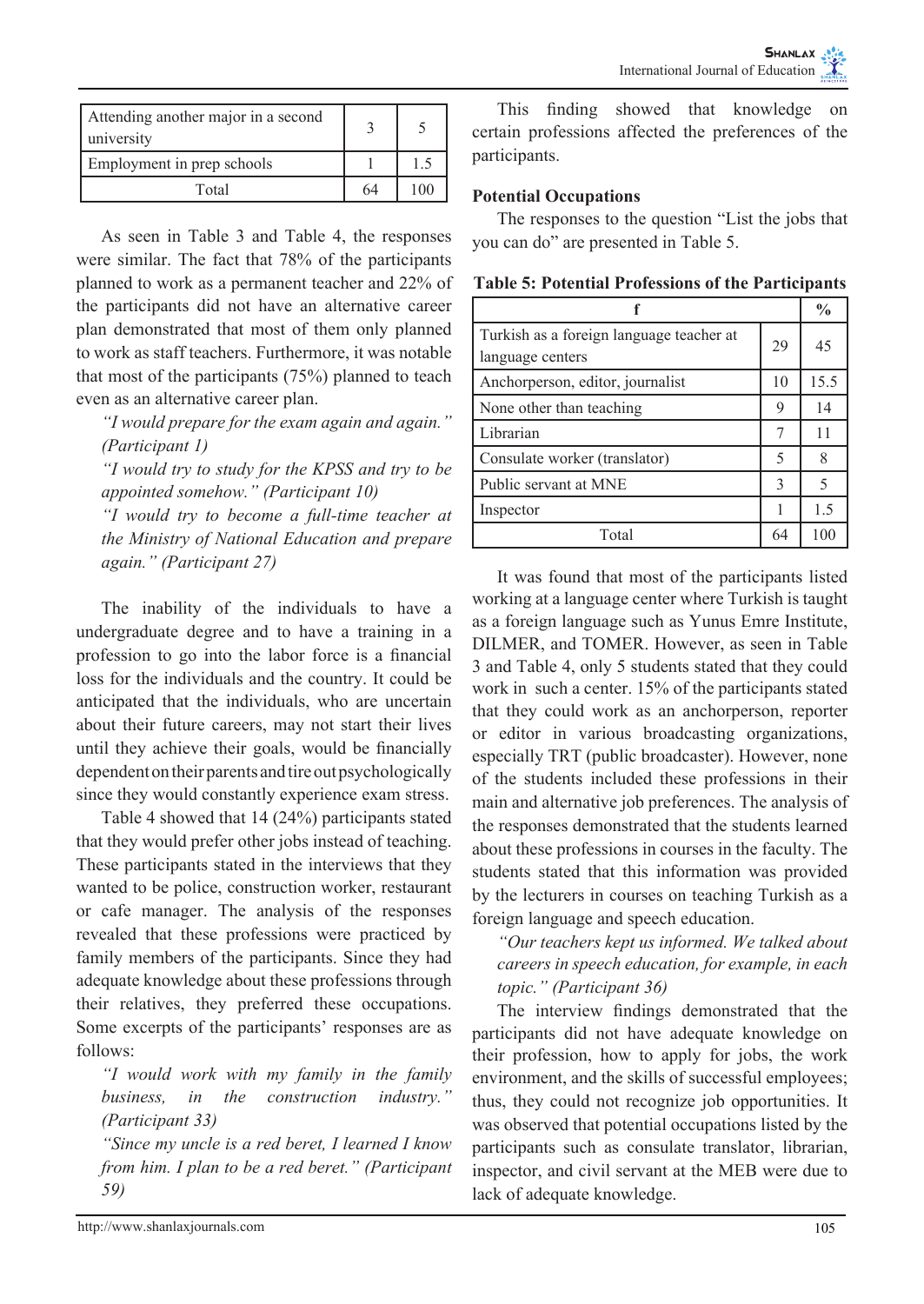The fact that students could not give clear and consistent answers to questions about their career plans, and fields of study suggested that knowledge sources were inadequate. Hence, when students were asked to provide details regarding to their 5-year career plans, 19 participants stated that they did not have a career plan.

*"How can a pre-service teacher have a career plan? If appointed she or he will be a teacher, otherwise she or he will wait." (Participant 47) "Winning the exam and a good assignment. I have not thought about my 5-year career plan yet." (Participant 1)*

The responses of the participants who stated that they had a career plan revealed that their plans did not include a process. The main issue in career planning is to determine the time to reach career goals after these goals are set and to plan the steps to achieve these goals. Students mentioned their goals; however, did not provide a deadline to reach these goals. For example:

*"I primarily try to graduate. After graduation, I want to get a good KPSS score and start my career." (Participant 15)*

Another significant problem in participants' career plans was that they planned to several things at the same time. For example, some participants stated that they will prepare for KPSS and ALES exams, and if they would not be appointed, they could work as a contracted teacher, could register at the graduate school, and prepare for KPSS again until they will be appointed. In sum, the participants planned several options at the same time instead of focusing on the steps to achieve their career goals. For example:

*"Working as a staff teacher in the Ministry of National Education, a master's degree and a passing grade in YDS and ALES." (Participant 37)*

The responses of the participants also demonstrated that the career paths they adopted were inconsistent. They stated that that they planned to become a faculty member after working in middle schools for a certain period of time. Such a path would lead to loss of time in achieving their goal and is considered inconsistent since it does not have a positive effect on individuals.

*"After I will be appointed, I would acquire the required experience and then I will work as an academician." (Participant 31)*

*"If I will be appointed after KPSS, I will teach for 2 years and take ALES again to achieve academic success." (Participant 52)*

It was also determined in the present study that the participants were not aware of the available financial opportunities. None of the participants mentioned scholarships available for them. For example,

*"When I graduate, I will be a teacher if I take KPSS and pass the exam. On the other hand, I will apply for a master's degree. If I do not pass the exam, I will work as a contracted teacher and towards my master's degree." (Participant 55)*

Government institutions, foundations and corporations have scholarships for graduate students. The amount of scholarship is higher than a contracted teacher salary. The fact that students do not apply for scholarships and prefer career paths where they are tired physically and mentally revealed the negative consequences of their lack of knowledge about career planning.

# **Conclusion, Discussion, and Recommendations**

The present study aimed to analyze the views of pre-service Turkish language teachers on their careers and career planning. The study findings can be summarized as follows:

- It was determined that 90.6% of the participants had clear ideas about their careers. Furthermore, it was observed that the decisions of the participants who were not satisfied with their department and planned to transfer to another department were not clear.
- It was found in the study that postgraduate education was perceived in a different manner by participants. Although some participants planned to work in middle schools, they also considered the master's degree as an opportunity to improve their qualifications, while others associated graduate education with academic career.
- 59.3% of the participants, regardless of whether they considered graduate education, strived to have a high grade point averages.
- It was observed that most of the participants planned a permanent teaching position since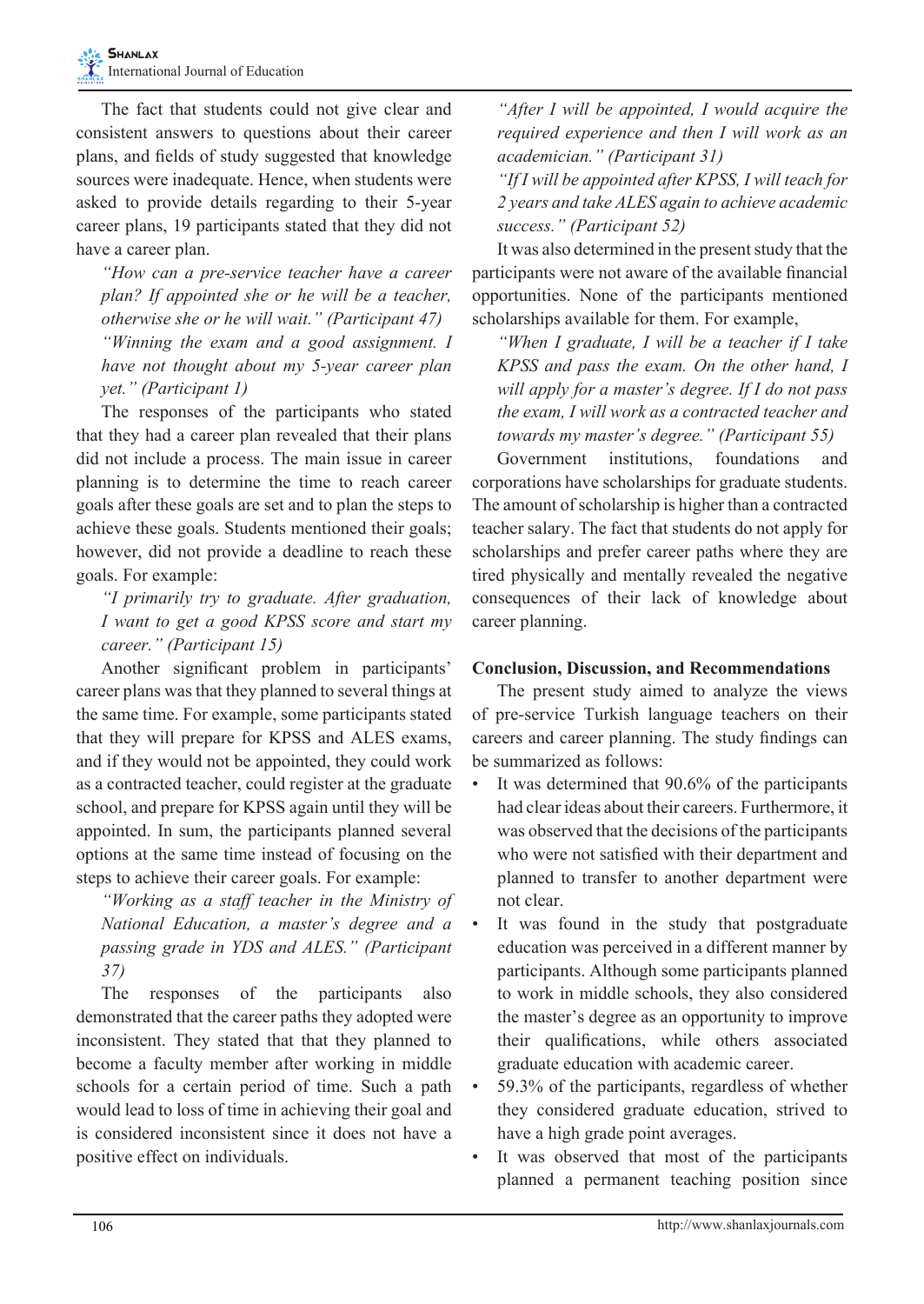they knew the conditions better and preferred the benefits of becoming a permanent teaching.

- It was determined that 22% of the participants did not have an alternative career plan, and 20% considered contracted teaching as an alternative.
- It was determined that their knowledge level on the professions was effective in the determination of career goals, and they mostly influenced by the professors and the courses.
- It was determined that participants had learned various jobs such as language center teacher, librarian, and anchorperson in undergraduate courses; however, they did not include these jobs in their plans due to lack of detailed knowledge.
- It was found that 29.6% of the participants did not have a career plan.
- The analysis of the 5-year career plans of the participants having a career plan revealed certain problems.
- These problems included the lack of a timeframe for career goals and lack of knowledge on their options.
- It was concluded that the participants needed the assistance of a career planning specialist to plan their future.

In the study, it was determined that the participants did not have effective and applicable career plans that will take their careers further. They stated that if they would not be appointed, they could work as a contacted teacher, and at the same time, also prepare for the exams and study hard until they would be appointed. However, there are some problems in the contracted teaching at the Ministry of National Education. For example, as Doğan, Demir and Turan (2013) reported, most of the contracted teachers work for a salary lower than the minimum wage and they did not have a job security. They are unemployed after their contract expires or when they experience problems with the school administration. Working for low wages, limited number of appointments and exposure to the exam stress wear out these individuals psychologically. The participants who prefer contracted teaching are either unaware of these conditions or accept all these difficulties.

A brief literature review revealed that the number of studies on the career planning of teachers or preservice teachers was limited. For example, Altunışık (2010) analyzed teacher perceptions on the reflection of career goals on career management practices in educational institutions found that the determination of career goals differed significantly by the personal education and development, institutional guidance and support factors based on choosing the teaching profession voluntarily. In addition, Ertem, Engin Demir and Gökalp (2017) determined that although the pre-service teachers were aware of career planning activities, they never or seldom participated in these activities. Furthermore, Mutlu, Korkut Owen, Özdemir & UlaşKılıç (2019) investigated the "career plans of pre-service teachers, their indecisions and coping strategies" found that most of the participants preferred public appointment, followed by graduate education, employment in the private sector, and self-employment. These findings on the views of the pre-service Turkish language teachers on their careers and career planning are in line with those of the current study.

As pre-service teachers require career planning, education system also requires career management. Career management integrates individual and corporate career approaches. Such an integration includes the improvement of the education faculties, reduction of acceptance students, and higher quality education. Furthermore, introduction of a career planning course in education faculties would raise student awareness.

# **Recommendations**

Based on the study findings and those reported in the literature, the following could be recommended to improve the career planning of the pre-service teachers:

- A career course could be introduced to education faculty curricula.
- Career maps that reflect the jobs available for teachers, the qualifications required for these jobs, and how the teachers could transfer between these positions could be developed and distributed to the students.
- Students could intern in language centers, libraries, archives, and National Education departments, trips could be organized and working conditions could be examined on site.